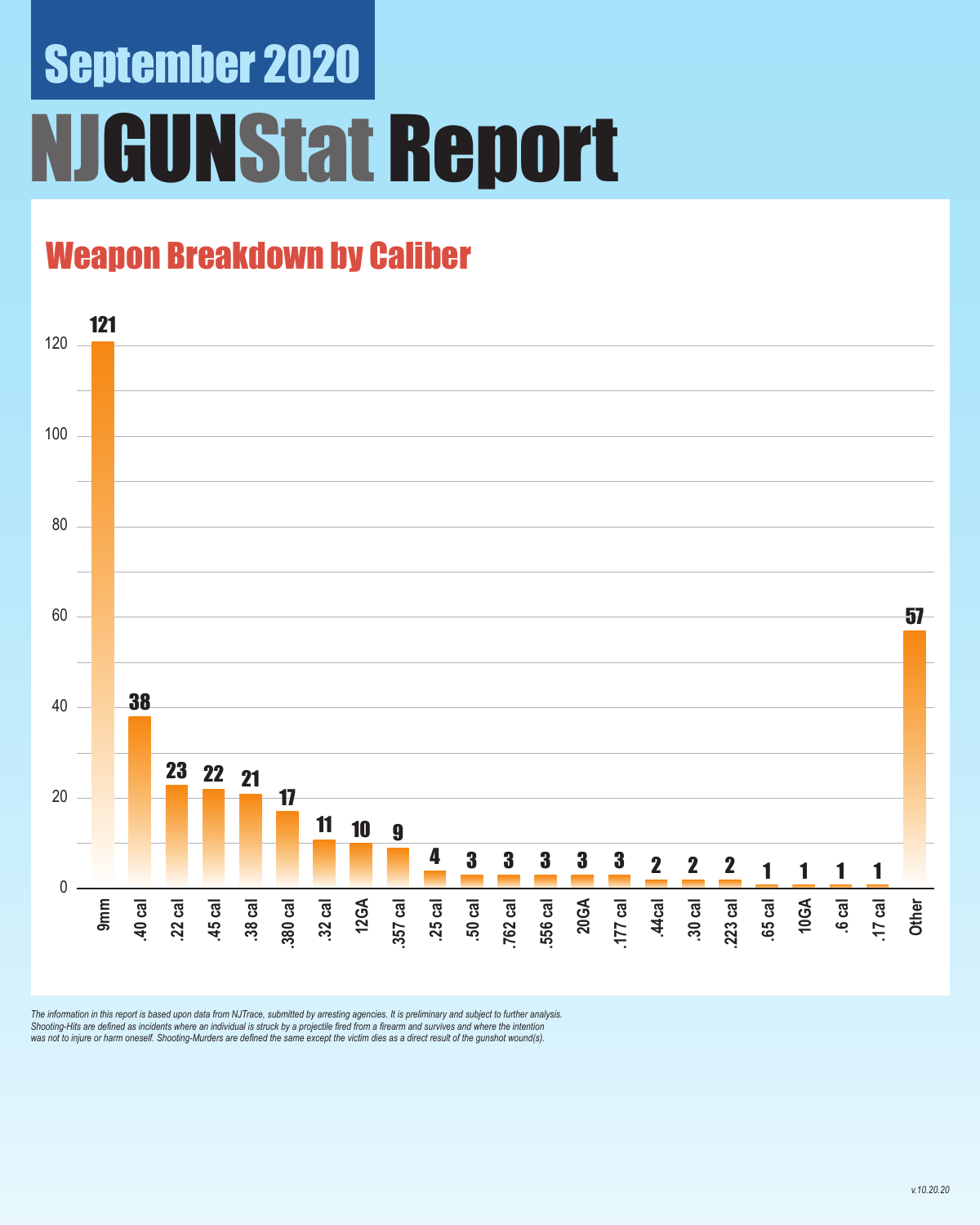# September 2020 UNStat Report

#### Gun Recovery Numbers Statewide

| <b>Total Crime Guns Recovered</b>                    | 358 |
|------------------------------------------------------|-----|
| Found Property/Turned in                             | 143 |
| <b>Guns with Possessors</b>                          | 215 |
| Individuals Arrested with<br>more than One Crime Gun | 20  |

#### New Jersey Counties



#### New Jersey Cities



*The information in this report is based upon data from NJTrace, submitted by arresting agencies. It is preliminary and subject to further analysis. Shooting-Hits are defined as incidents where an individual is struck by a projectile fired from a firearm and survives and where the intention*  was not to injure or harm oneself. Shooting-Murders are defined the same except the victim dies as a direct result of the gunshot wound(s).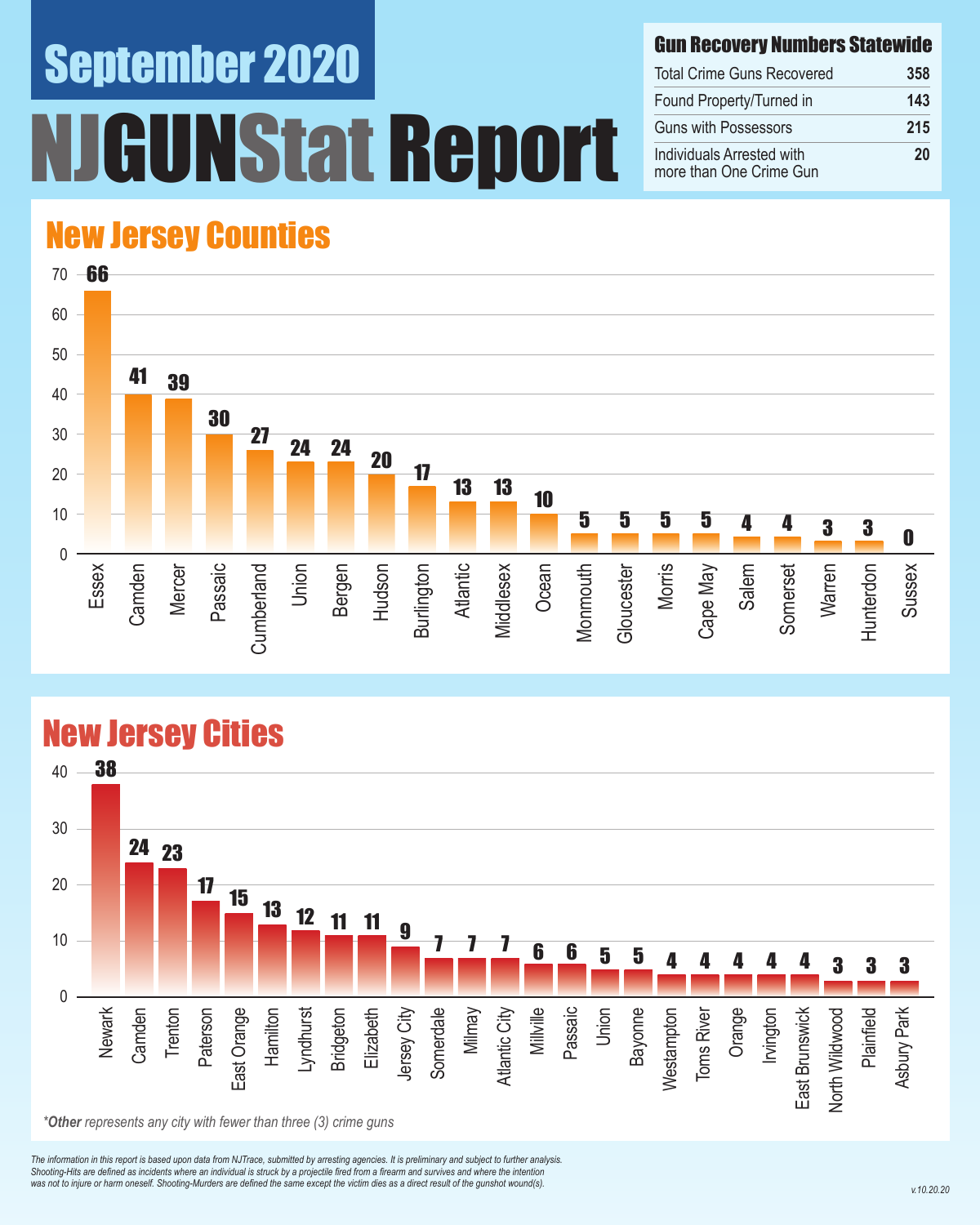### September 2020 NJGUNStat Report

### Weapon Breakdown by Manufacturer



*This chart reflects the information provided to the New Jersey State Police through NJTrace, a statewide program that relies on local police departments to input data on guns used in the commission of a crime. This chart does not rely on any reports from the federal Bureau of Alcohol, Tobacco, Firearms and Explosives (ATF). The information is preliminary and subject to further analysis.*